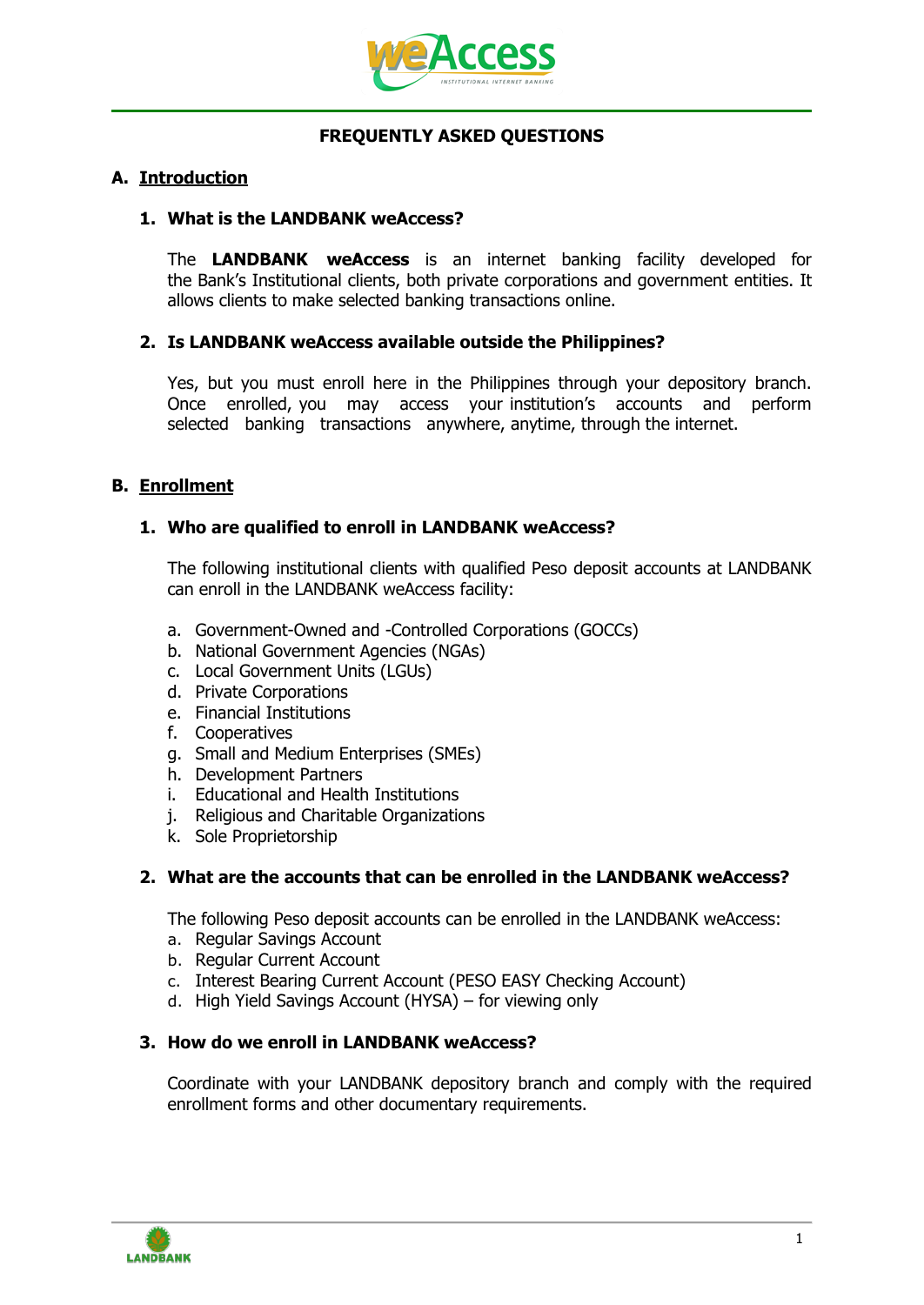

# **4. What are the requirements for enrollment?**

# **a. Pre-Qualifications for Enrollment to Monetary Functionalities:**

• An institutional depositor who wants to enroll shall be required to maintain the following minimum aggregate Average Daily Balance (ADB) as follows:

| <b>Institution's Request</b><br>for Enrollment                                                            | <b>Minimum</b><br><b>Aggregate</b><br><b>ADB</b> | <b>weAccess Functionalities</b><br>Granted                                                                                                                                                                |  |
|-----------------------------------------------------------------------------------------------------------|--------------------------------------------------|-----------------------------------------------------------------------------------------------------------------------------------------------------------------------------------------------------------|--|
| Default access to<br>weAccess                                                                             | No ADB required                                  | • Balance Inquiry<br>• Bills Payment<br>• Advice of Check Issued<br>and Cancelled (ACIC) File<br>Upload<br>• Loan Profile<br>• Viewing Access to Online<br>Collection (ONCOLL)<br>Reports & Other Reports |  |
| Default access plus ATM<br>payroll transactions:<br>$\bullet$ If number of<br>employees is 100 or<br>less | Php 200,000.00                                   | available<br>All<br>weAccess<br>functionalities                                                                                                                                                           |  |
| $\bullet$ If number of<br>employees is 100 or<br>less                                                     | Php 500,000.00                                   |                                                                                                                                                                                                           |  |

# **b. Documentary Requirements:**

# **For enrollment of non-monetary (viewing) transactions only**

- weAccess Enrollment Form (for viewing) 3 copies
- weAccess Terms and Conditions (for viewing)

Notes:

- Print the Terms and Conditions at the back of Page 1.
- User Profile (Page 2) should be accomplished by each individual user (maker or authorizer).

Additional requirement for ACIC File Upload Module

• Sanggunian Resolution, for LGUs

Additional requirements for EC NOW – Access Module

- Form  $1 EC$  NOW Access Set-up
- Duly Notarized Board Resolution, allowing enrollment to EC NOW -Access Module

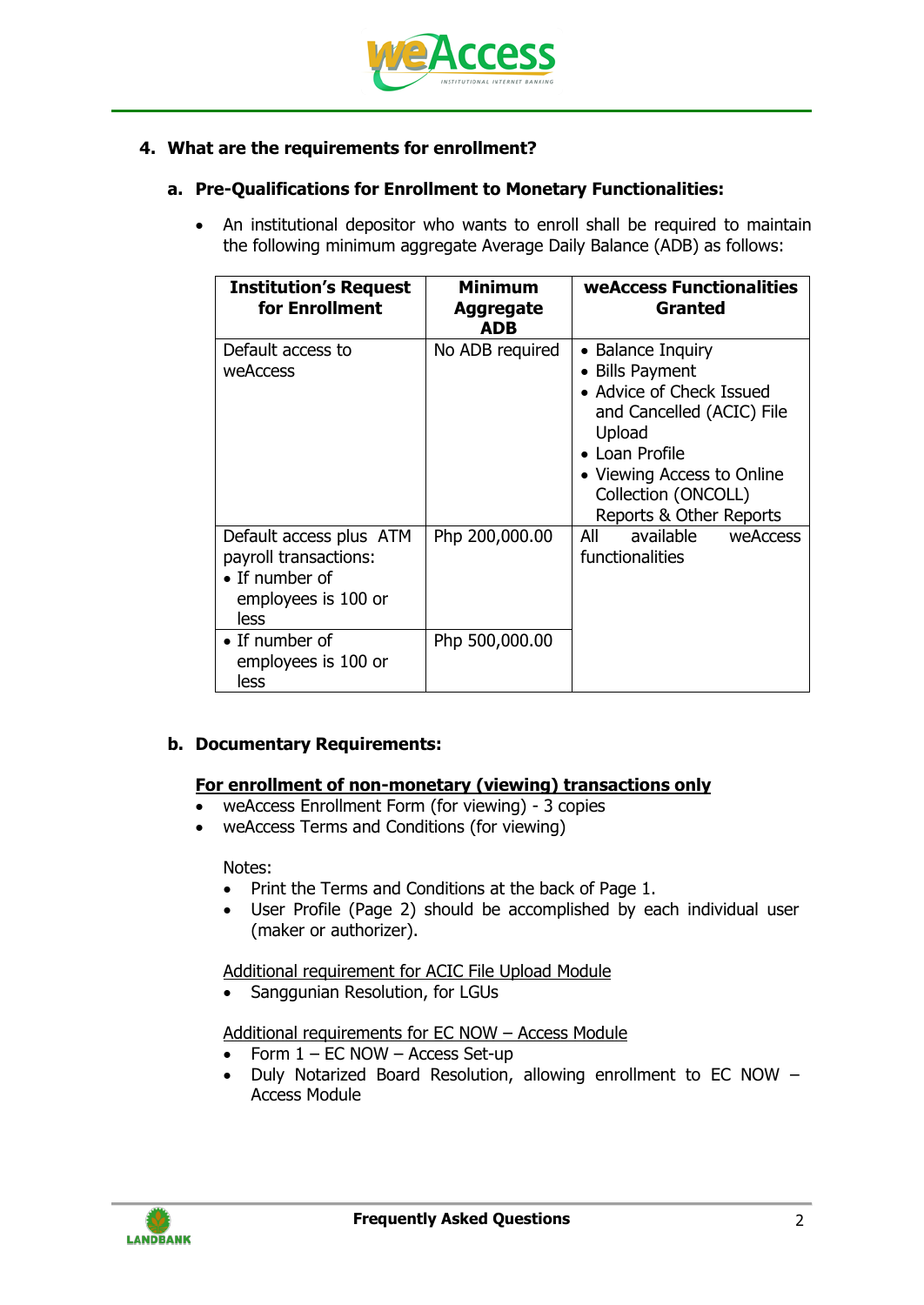

## **For enrollment of monetary transactions**

- weAccess Enrollment Form (monetary) 3 copies
- weAccess Terms and Conditions (monetary)
- Specimen Signature Card/s of newly designated authorized signatory/ies for the weAccess facility
- Corresponding attachments depending on the type of institution:

| <b>Type of Institution</b> | <b>Required Attachment</b>           |
|----------------------------|--------------------------------------|
| Institutions with Board of | Duly notarized Pro-forma Board       |
| <b>Directors</b>           | Resolution or Pro-forma Secretary's  |
|                            | Certificate                          |
| <b>LGUs</b>                | Pro-forma Sanggunian Resolution      |
| NGAs / Line agencies       | Pro-forma Letter from Head of Agency |

Additional requirement for Auto Debiting Module

The following shall be executed by the third-party in order to be enrolled in the Auto Debiting module of the weAccess:

weAccess Auto Debiting Agreement (4 copies)

If the third-party is an institution, plus the following, whichever is applicable:

| <b>Type of Institution</b> | <b>Required Attachment</b>                                  |  |
|----------------------------|-------------------------------------------------------------|--|
|                            | Institutions with Board of   Duly notarized Pro-forma Board |  |
| <b>Directors</b>           | Resolution or Pro-forma Secretary's                         |  |
|                            | Certificate                                                 |  |
| <b>LGUs</b>                | Pro-forma Sanggunian Resolution                             |  |
| NGAs / Line agencies       | Pro-forma Letter from Head of Agency                        |  |

For any of the documentary requirements, the signatory/ies should be the same authorized signatory/ies as specified in your institution's documents (i.e. Board Resolution/Secretary's Certificate/Specimen Signature Cards) submitted for account opening/maintenance.

In cases where your institution is authorizing a different set of signatories from those authorized during account opening, the Board Resolution/Secretary's Certificate/Sanggunian Resolution/Letter from the Head of Agency shall include a clause that the said documents are an ADDENDUM to the previously submitted documentations and applicable only to weAccess transactions. The new set of signatories will be required to accomplish specimen signature cards.

#### **Notes:**

- Any amendments/additions/deletions on the original enrollment shall be supported by the specific page of the amended Enrollment Form and shall form part of the original enrollment.
- Third-party Accounts shall serve as destination accounts only, except for Auto Debiting where it can be a source account.
- In Auto Debiting module, information on third-party accounts is not accessible.

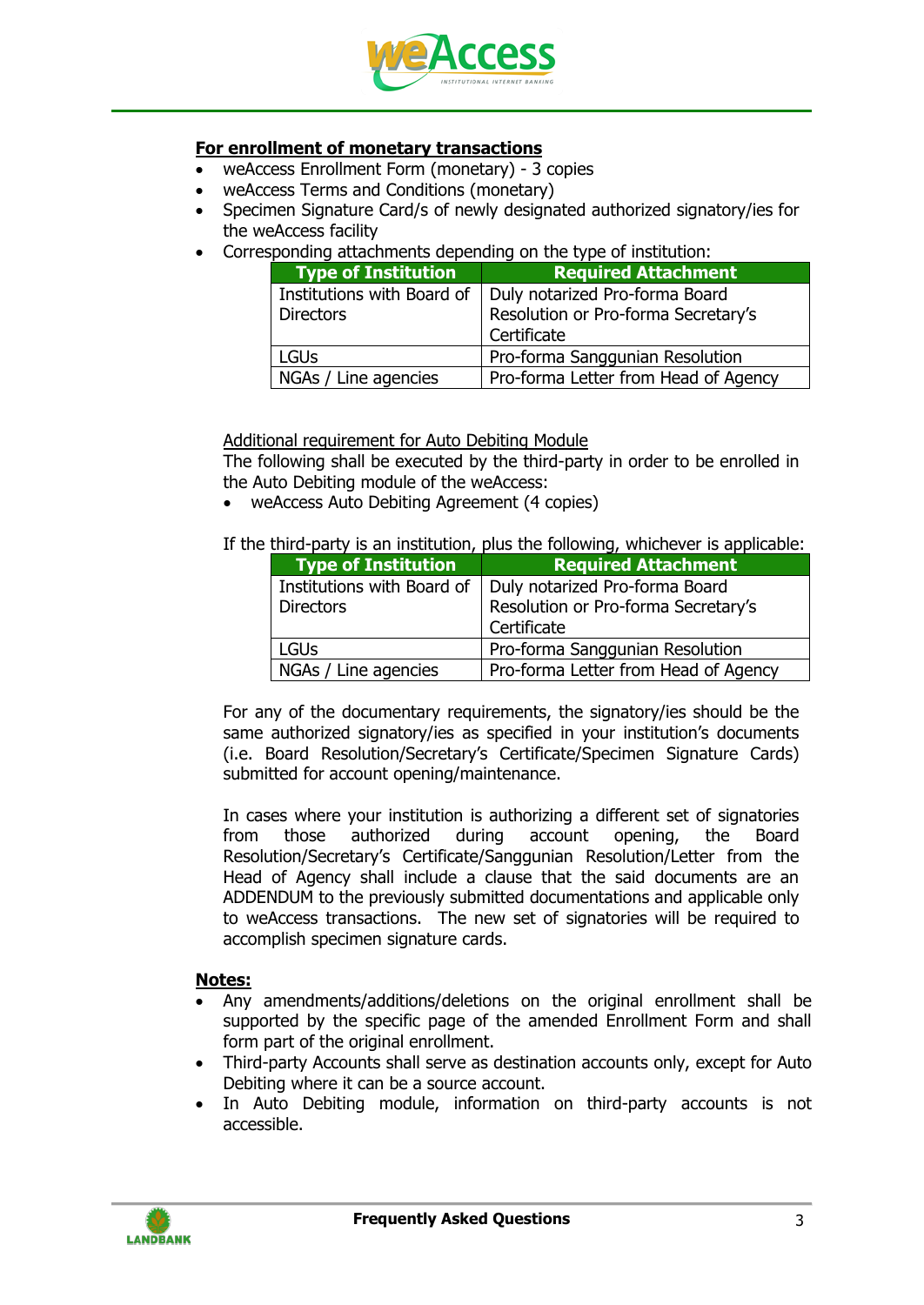

## **5. How will we know that we are already enrolled in the LANDBANK weAccess?**

You will be notified through your enrolled e-mail address regarding the status of your enrollment in the weAccess.

You will be given an internet password mailer by an authorized personnel from your servicing branch.

Upon receipt of your internet password mailer, ACTIVATE your USER ID by doing either of the following:

- **Visit your LANDBANK Servicing Branch**. Accomplish a User Activation Request Form to be signed by the user and the institution's authorized signatory/(ies). This will be submitted by your Servicing Branch to the LANDBANK Head Office for processing. You will be notified through e-mail once the User ID/s has/have been activated.
- **Call LANDBANK Customer Care Center** at (02) 8405-7000 or PLDT Domestic Toll-free 1-800-10-405-7000 (Press 5 [for Electronic Banking Services], then press 1 [for Internet Banking Services]).

Once activated, you may already access the weAccess Institutional Internet Banking facility.

## **C. Features and Usage of the LANDBANK weAccess**

#### **1. What features are available in the LANDBANK weAccess?**

You can perform a wide range of institutional banking transactions such as:

#### **a. Account Information**

| <b>Balance Inquiry</b>   | Inquire and view available account balances of<br>each of your enrolled deposit accounts.                                                                                                                     |  |  |
|--------------------------|---------------------------------------------------------------------------------------------------------------------------------------------------------------------------------------------------------------|--|--|
| <b>Account Statement</b> | View your current and previous transactions based<br>on a selected transaction type, amount and date<br>range. Print or download your account statement<br>for the current and previous months' transactions. |  |  |
| <b>Accounts Group</b>    | Group your enrolled deposit accounts and amend<br>the groupings created.                                                                                                                                      |  |  |

#### **b. Funds Management**

| <b>Fund Transfer</b> | Transfer funds from your enrolled source account   |  |  |
|----------------------|----------------------------------------------------|--|--|
|                      | to any of the following:                           |  |  |
|                      | • Enrolled own LANDBANK account                    |  |  |
|                      | • Enrolled third-party LANDBANK account            |  |  |
|                      | • Other Banks' account via InstaPay or PESONet     |  |  |
| <b>Fund Sweeping</b> | Transfer funds from your mother (main) account to  |  |  |
|                      | various enrolled satellite accounts or vice-versa. |  |  |

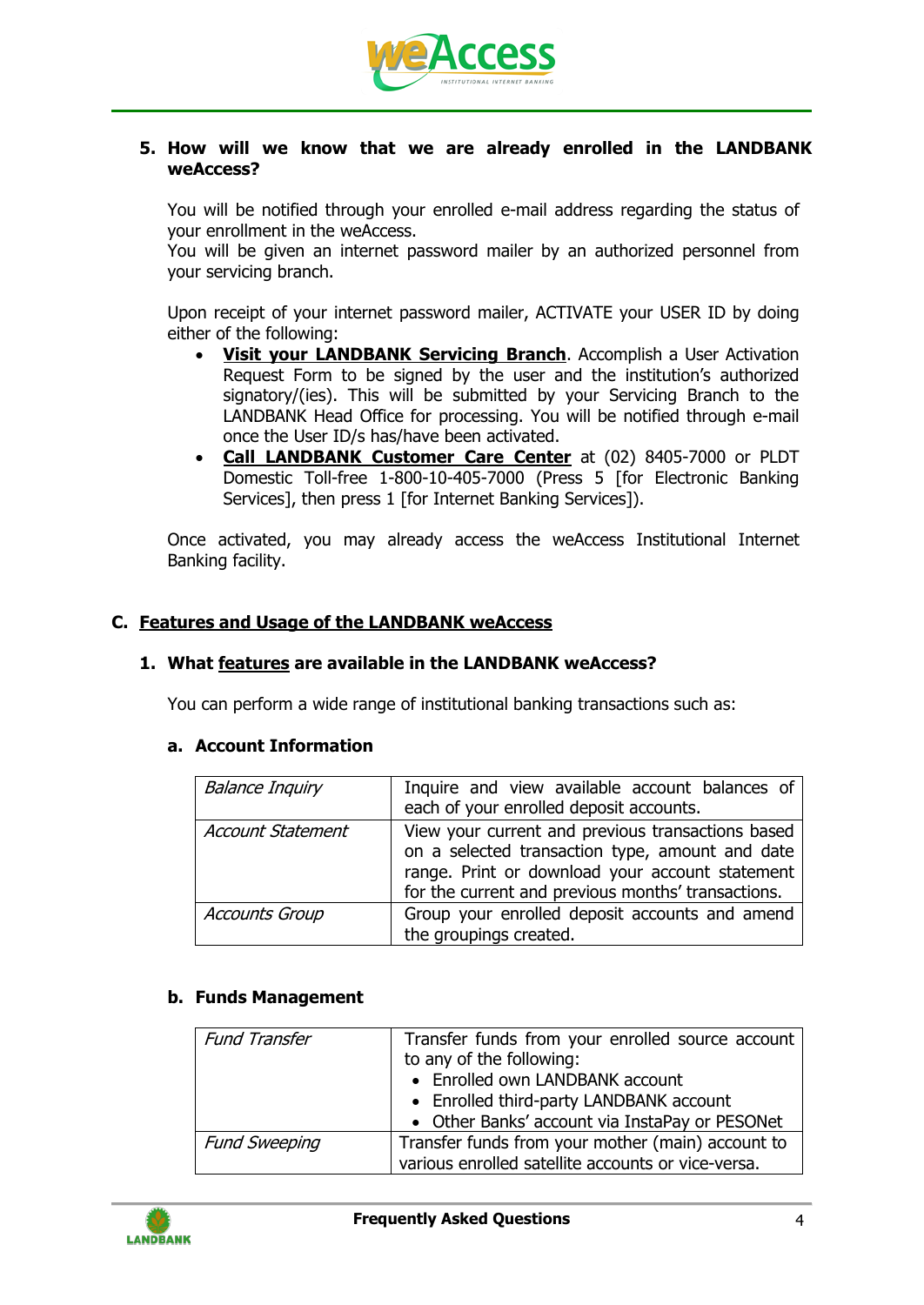

| Auto Crediting       | Pay your suppliers by debiting your enrolled deposit<br>account and crediting your suppliers' accounts.                     |  |
|----------------------|-----------------------------------------------------------------------------------------------------------------------------|--|
| Auto Debiting        | Collect from your enrolled third-party clients by<br>debiting their account and crediting your enrolled<br>deposit account. |  |
| <b>Bills Payment</b> | Settle your bills to enrolled weAccess billers online.                                                                      |  |

# **c. Institutional Services**

| <b>ATM Payroll</b> | Manage your payroll on time by uploading a payroll<br>file to credit your employees' accounts.                                                                                               |
|--------------------|----------------------------------------------------------------------------------------------------------------------------------------------------------------------------------------------|
| Reports            | Download reports for the current week.                                                                                                                                                       |
| EC NOW - Access    | Allows corporate client, specifically the Countryside<br>Financial Institution/Rural Bank, to download check<br>files/images and upload List of Returned Items or<br>Unfunded Checks Report. |

# **d. Current Account Services**

| Checkbook Reorder           | Reorder checkbooks online. Checkbook reorder<br>requests made within the last sixty (60) days may<br>be viewed.                                                                                                             |
|-----------------------------|-----------------------------------------------------------------------------------------------------------------------------------------------------------------------------------------------------------------------------|
| <b>Check Status Inquiry</b> | Inquire the status of all checks issued against your<br>current account. Checks encashed and negotiated<br>within the last sixty (60) days may be viewed as<br>reference for check reconciliation.                          |
| <b>ACIC File Upload</b>     | Allows the National Government Agencies and<br>Local Government Units to upload the Accountant's<br>Advice on Checks Issued and Cancelled (ACIC) file<br>generated from the Regular ACIC Data Entry<br>System (RegACICDES). |

#### **e. Loan Profile**

| <b>Institutional Loans</b> | View information regarding the credit lines of your |
|----------------------------|-----------------------------------------------------|
|                            | institution and subsidiary.                         |

# **f. Remittance Services**

|      | Remittance Application   Fill-out and print an outward remittance application |  |  |
|------|-------------------------------------------------------------------------------|--|--|
| Form | form for submission to branch to apply for an                                 |  |  |
|      | electronic money transfer.                                                    |  |  |

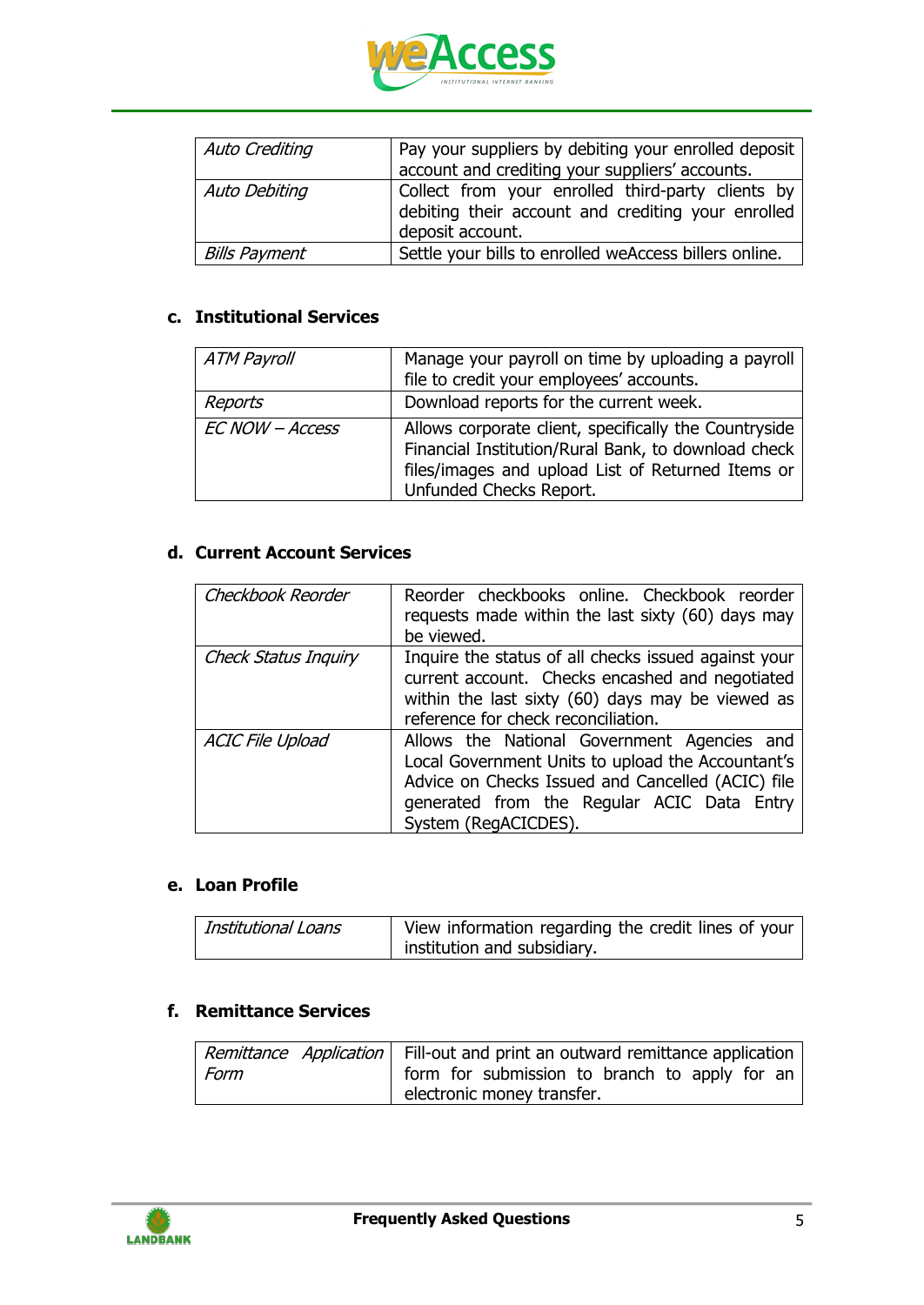

## **2. What are the hardware and other requirements necessary for utilizing LANDBANK weAccess?**

Your personal computer must, at least, have the following specifications:

- a. Computer with internet connection
- b. Web browser Latest version

## **3. Is LANDBANK weAccess available anytime?**

weAccess facility is available during the following service period for each module:

| <b>Module</b>                                                                    | Service Period*    |                                |  |  |
|----------------------------------------------------------------------------------|--------------------|--------------------------------|--|--|
| <b>Fund Transfer</b>                                                             | Sunday to Saturday | 12:20 AM to 11:20 PM           |  |  |
| <b>Bills Payment</b>                                                             | Sunday to Saturday | 12:20 AM to 11:20 PM           |  |  |
| <b>Fund Sweeping</b>                                                             | Sunday to Saturday | 12:00 AM to 9:00 PM            |  |  |
| <b>Auto Crediting</b>                                                            | Sunday to Saturday | 12:20 AM to 8:00 PM            |  |  |
| Auto Debiting                                                                    | Sunday to Saturday | 12:20 AM to 8:00 PM            |  |  |
| <b>ATM Payroll</b>                                                               | Sunday to Saturday | 12:20 AM to 9:00 PM            |  |  |
| <b>Checkbook Reorder</b>                                                         | Sunday to Saturday | 12:00 AM to 10:30 PM           |  |  |
| <b>ACIC File Upload</b>                                                          | Monday to Friday   | 6:00 AM to 9:00 PM             |  |  |
| <b>EC NOW-ACCESS</b>                                                             |                    |                                |  |  |
| a. ECCS Module                                                                   |                    |                                |  |  |
| Downloading of Text<br>$\bullet$<br>and Report Format Files                      | Monday to Friday   | 6:00 PM (D1) to 2:00 AM (D2)   |  |  |
| Downloading of Check<br>Images                                                   | Monday to Friday   | 9:00 PM (D1) to 2:00 AM (D2)   |  |  |
| <b>Uploading of Return</b><br>$\bullet$<br>Items (Funding and<br>Technicalities) | Monday to Saturday | 5:30 PM (D1) to 4:00 AM (D2)   |  |  |
| b. CICS Module                                                                   |                    |                                |  |  |
| Downloading of ZIP Files                                                         | Monday to Friday   | 3 Sessions:                    |  |  |
| containing Data File                                                             |                    | 12:00 NN (D1) to 10:30 PM (D1) |  |  |
| (CSV) and Image Files                                                            |                    | 2:30 PM (D1) to 10:30 PM (D1)  |  |  |
|                                                                                  |                    | 5:30 PM (D1) to 10:30 PM (D1)  |  |  |
| Uploading of Return                                                              | Monday to Saturday | 5:30 PM (D1) to 10:30 PM (D1)  |  |  |
| Items (Funding and<br>Technicalities)                                            |                    |                                |  |  |

\*Subject to change without prior notice.

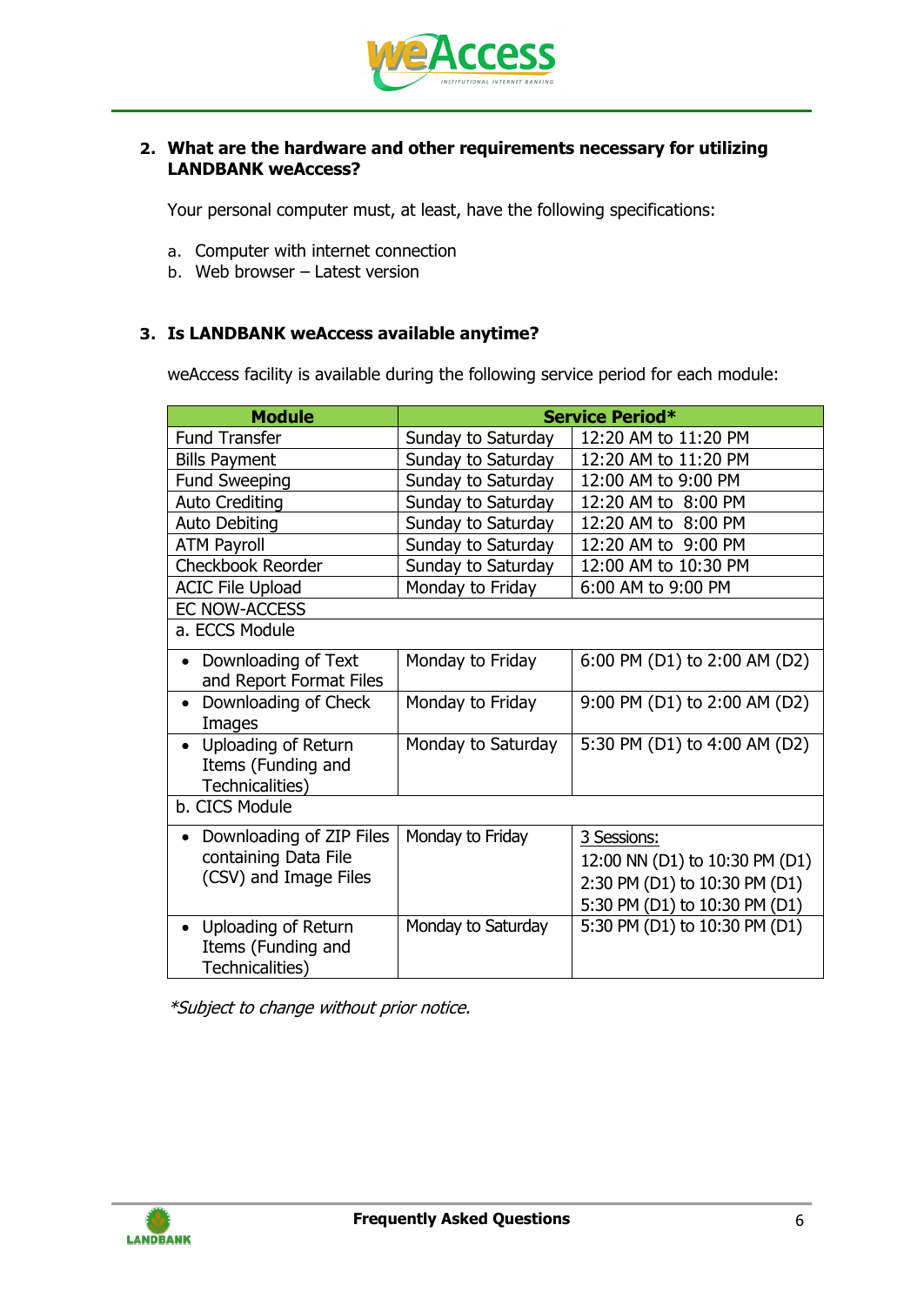

## **4. Who can transact in the LANDBANK weAccess?**

Only the enrolled maker/s and authorizer/s can transact in the LANDBANK weAccess.

A **Maker** is a person who has been given an access to a particular enrolled deposit account/s and initiates the banking transaction/s in the LANDBANK weAccess.

An **Authorizer** is a person who has been given an access to a particular enrolled deposit account/s and authorized to implement (i.e. approve, disapprove, or hold) the banking transaction/s initiated by the maker.

## **5. How many users (makers/authorizers) can we enroll?**

There is no limit as to the number of makers and authorizers that can be enrolled in the LANDBANK weAccess as long as they are authorized by your institution/agency. It is recommended, however, that both maker and authorizer have their corresponding back-ups to ensure business continuity.

## **6. How do we log into the system?**

- a. Ensure that your **User ID** has been **Activated**. If not, you may activate your User ID by doing either of the following:
	- **Visit your LANDBANK Servicing Branch**. Accomplish a User Activation Request Form to be signed by the user and the institution's authorized signatory/(ies). This will be submitted by your Servicing Branch to the LANDBANK Head Office for processing. You will be notified through e-mail once the User ID/s has/have been activated.
	- **Call LANDBANK Customer Care Center** at (02) 8405-7000 or PLDT Domestic Toll-free 1-800-10-405-7000 (Press 5 [for Electronic Banking Services], then press 1 [for Internet Banking Services]).
- b. Open your internet web browser (e.g., Mozilla Firefox, Google Chrome, Internet Explorer, etc.).

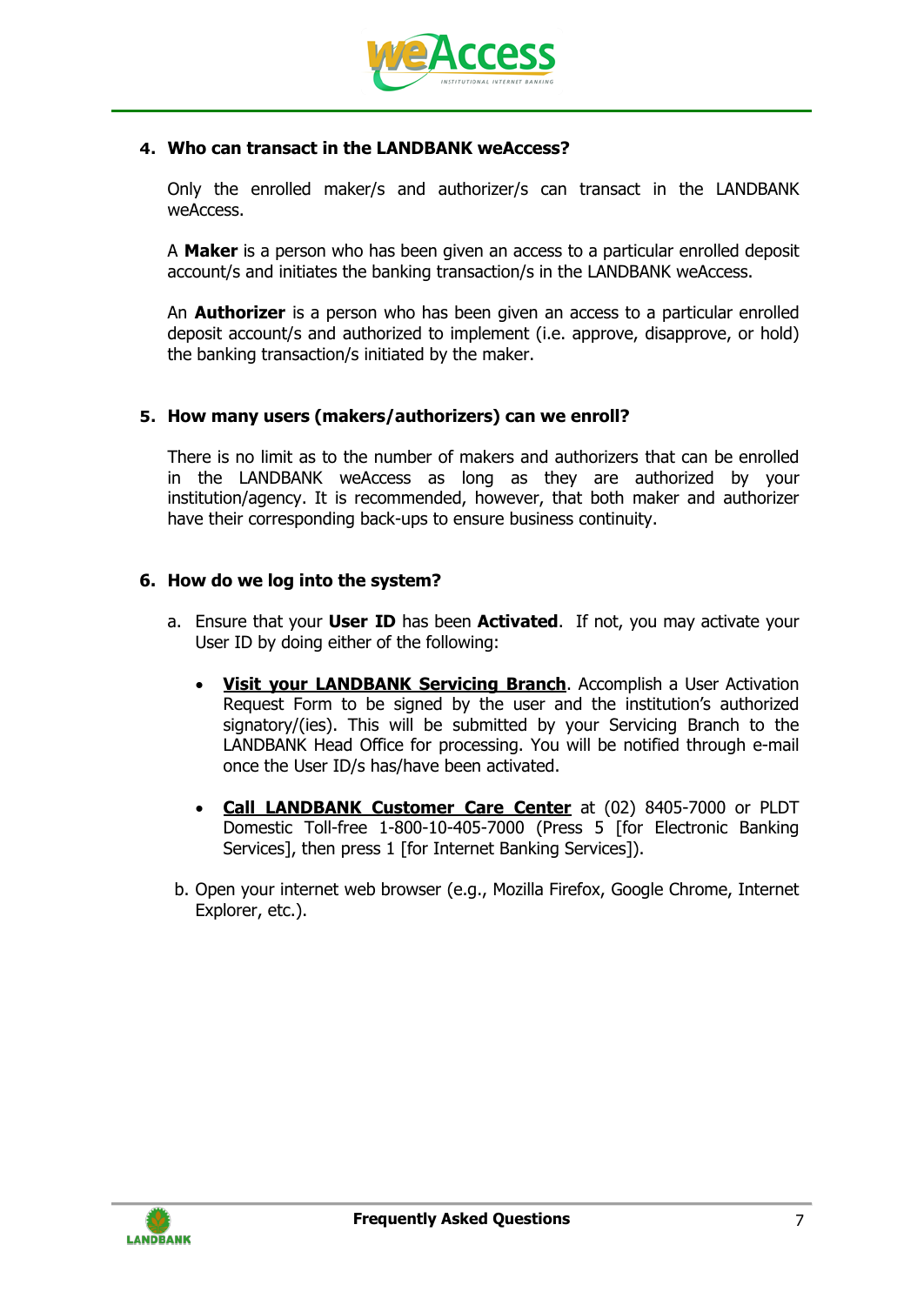

c. Log-in to https://www.lbpweaccess.com



# **For initial log-in:**

- 1. Input your activated User ID (ALL CAPS) and the password provided in the Password Mailer which was supplied to you by your Servicing Branch.
- 2. Click "**Submit**" button.
- 3. You will then be asked to change the initial password.
- 4. After you have successfully changed the password, click "**OTHER TRANSACTIONS.**"
- 5. The system will require you to input the Response Code.



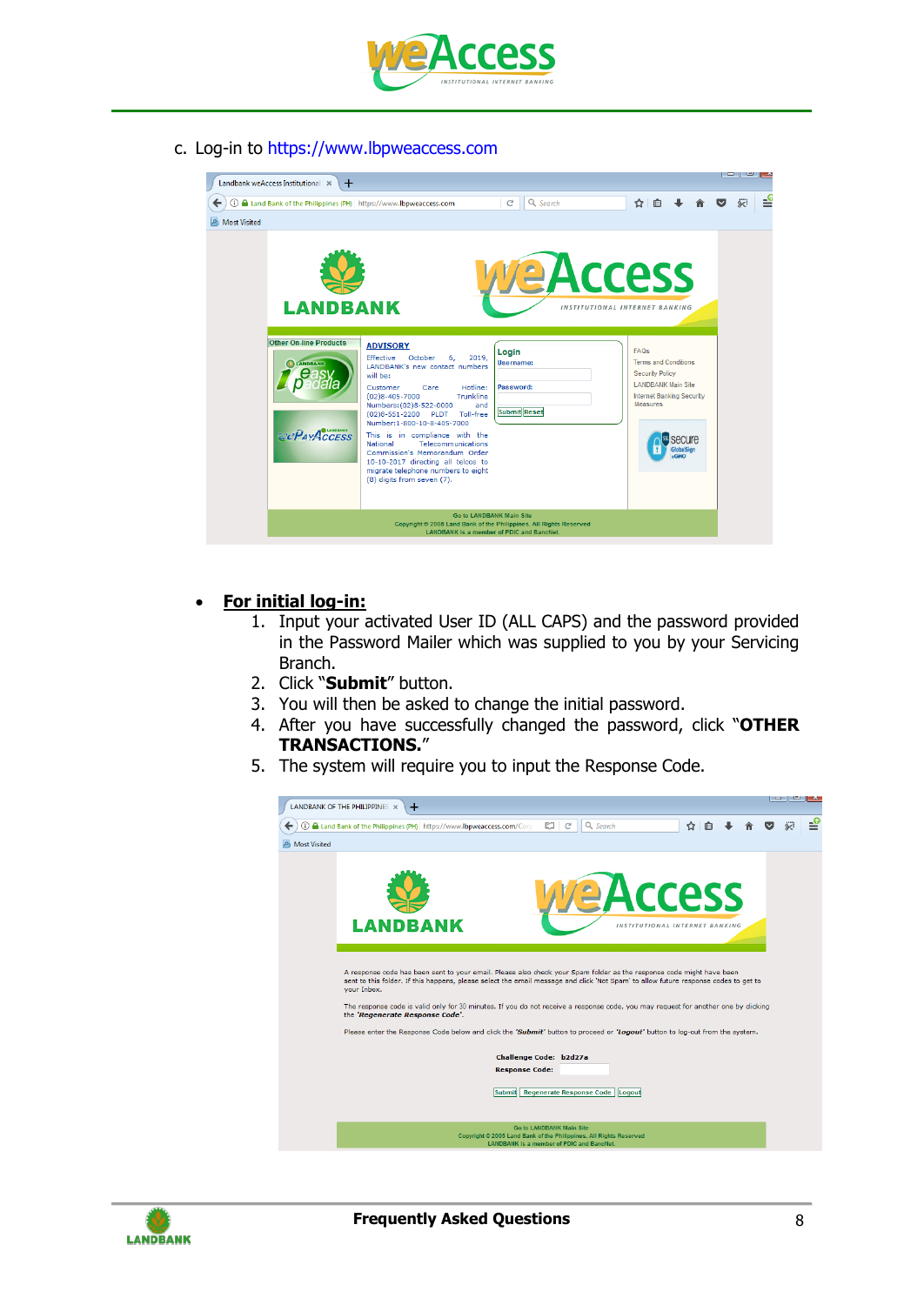

#### The Response Code must be retrieved from the message sent to your registered e-mail address.

| LANDBANK weAccess Response Code Inbox x                                                                                                                                                                                                                                                                                                                                                                                                                                                                                                                                                                             |                          | e |
|---------------------------------------------------------------------------------------------------------------------------------------------------------------------------------------------------------------------------------------------------------------------------------------------------------------------------------------------------------------------------------------------------------------------------------------------------------------------------------------------------------------------------------------------------------------------------------------------------------------------|--------------------------|---|
| Ibpweaccess@mail.landbank.com <lbpweaccess@mail.landbank.com><br/>to me <math>\sim</math></lbpweaccess@mail.landbank.com>                                                                                                                                                                                                                                                                                                                                                                                                                                                                                           | 2:40 PM (22 minutes ago) |   |
| Dear JUAN DELA CRUZ                                                                                                                                                                                                                                                                                                                                                                                                                                                                                                                                                                                                 |                          |   |
| Thank you for using the LANDBANK weAccess.                                                                                                                                                                                                                                                                                                                                                                                                                                                                                                                                                                          |                          |   |
| Your Response Code for the Challenge Code ** 73b0 is e53cdf. It will expire in 30 minutes.                                                                                                                                                                                                                                                                                                                                                                                                                                                                                                                          |                          |   |
| If you have not made this request or if you have further queries, please contact us immediately at 632-8405-7000 or email us at CUSTOMERCARE@MAIL.LANDBANK.COM                                                                                                                                                                                                                                                                                                                                                                                                                                                      |                          |   |
| Thank you.                                                                                                                                                                                                                                                                                                                                                                                                                                                                                                                                                                                                          |                          |   |
| Your LANDBANK weAccess Team                                                                                                                                                                                                                                                                                                                                                                                                                                                                                                                                                                                         |                          |   |
| Note: This is system-generated email. Please do not reply.                                                                                                                                                                                                                                                                                                                                                                                                                                                                                                                                                          |                          |   |
| "This communication is intended solely for the user of the addressee. It may contain confidential or legally privileged information. If you are<br>not the intended recipient, any disclosure, copying, distribution or taking any action in reliance on this communication is strictly prohibited<br>and may be unlawful. If you received this communication in error, please notify the sender immediately and delete this communication<br>from your system. Land Bank of the Philippines is neither liable for the proper and complete transmission of this communication nor for<br>any delay in its receipt." |                          |   |

- 6. Input the system-generated Response Code in the "**Response Code**" field of the weAccess Response Code screen.
- 7. Click "**Submit**" button.
- 8. Upon submitting, you will now be directed to the weAccess homepage.
- 9. You may click "**Log-out**" should you wish to cancel logging-in.

#### **For succeeding log-ins**

- 1. Input your User ID (ALL CAPS) and your nominated password.
- 2. Click "**Submit**" button.
- 3. The system will require you to input the Response Code. The Response Code must be retrieved from the message sent to your enrolled e-mail address.
- 4. Input the system-generated Response Code in the "**Response Code**" field of the weAccess Response Code screen.
- 5. Click "**Submit**" button.
- 6. Upon submitting, you will now be directed to the weAccess homepage.
- 7. You may click "**Log-out**" should you wish to cancel logging-in.

#### Reminders:

- Every Challenge Code has a corresponding Response Code. There is a unique Challenge Code and Response Code pairing. Hence, once you have received an e-mail containing the Response Code, check if the last fourdigits of the Challenge Code in the e-mail match the last four-digits of the Challenge Code in the weAccess screen. If they are the same, this means that the Response Code sent via e-mail is the correct code to be entered in the weAccess Response Code screen.
- The Response Code is valid only for thirty (30) minutes.

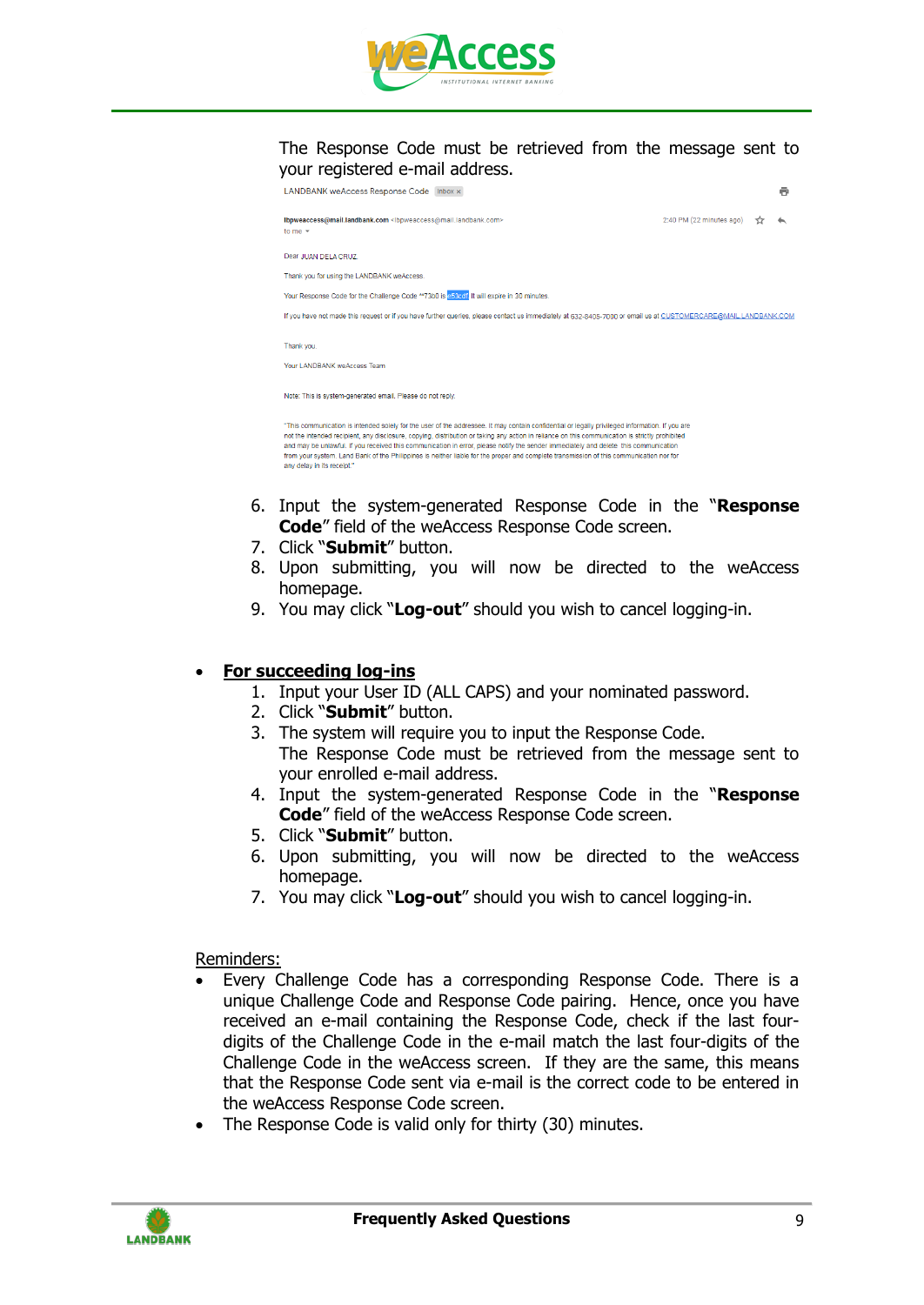

- If you have not received a Response Code, you may click on the "**Regenerate Response Code**" button to request for a new set of "Challenge Code" and "Response Code."
- During log-in, user will be automatically logged-out after entering an invalid Response Code for three (3) consecutive attempts.

# **7. How do we authorize Auto Credit, Auto Debit, and ATM Payroll Transactions?**

- 1. Log-in your Authorizer's ID.
- 2. Click **Auto Credit**, **Auto Debit** or **ATM Payroll**, as applicable.
- 3. Click the corresponding **Transaction Reference Number** to be authorized.
- 4. In the "Request/Instruction Details" screen, click the "**Generate Response Code**" button.
- 5. A "**Response Code**" will be sent to the Authorizer's enrolled e-mail address.
- 6. Input the system-generated Response Code in the "**Response Code**" field.
- 7. Click the desired button **Approve**, **Disapprove** or **On Hold** to authorize the transaction.

Reminders:

- Every Challenge Code has a corresponding Response Code. There is a unique Challenge Code and Response Code pairing. Hence, once you have received an e-mail containing the Response Code, check if the last fourdigits of the Challenge Code in the e-mail matches the last four-digits of the Challenge Code in the weAccess screen. If they are the same, this means that the Response Code sent via e-mail is the correct code to be entered in the weAccess Response Code screen.
- The Response Code is valid only for thirty (30) minutes.
- If you have not received a Response Code, you may click on the "Regenerate Response Code" button to request for a new set of "Challenge Code" and "Response Code".
- Authorizer will be redirected to the View Auto Debiting/Crediting Request or View Status of ATM Payroll Instruction, where applicable, after entering an invalid Response Code for three (3) consecutive attempts. The Authorizer will again do Steps 3 to 7 of section C.7.

#### **8. What if our company's internet connection is down, can we perform our transactions at other locations?**

Yes, you can do your internet banking transactions through the LANDBANK weAccess facility at other secured locations with internet connection.

#### **9. How can we prove that transfers are made?**

At the end of each transaction, a Transaction Acknowledgment Receipt is displayed indicating the transaction's unique reference number. The status of each transaction made is shown in the "View" sub-module.

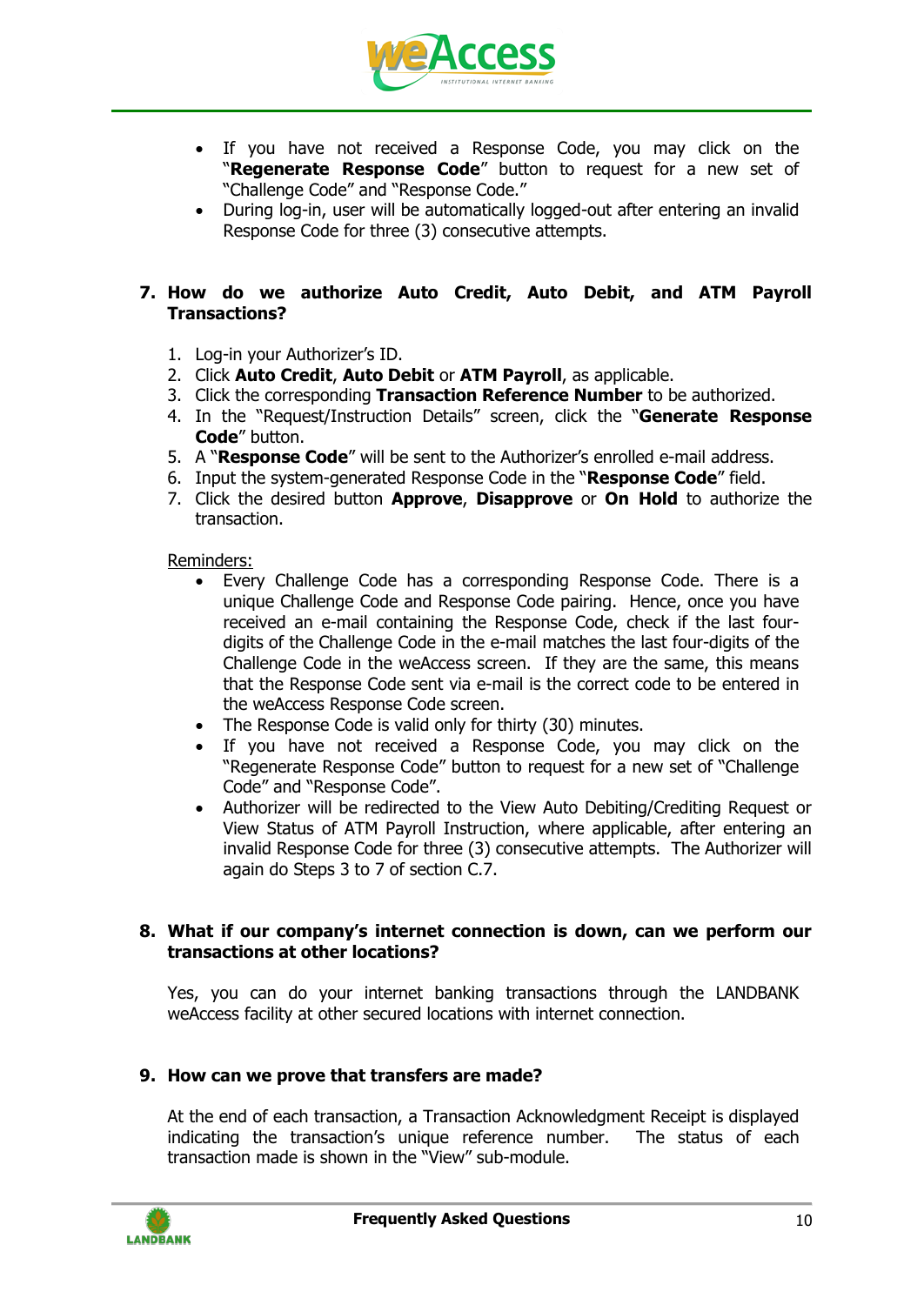

## **10.Can we generate a proof or receipt of our transactions?**

At every submitted transaction, an Acknowledgment Screen/Transaction Acknowledgement Receipt is displayed which can be printed. Furthermore, corresponding Debit/s and Credit/s Memo can be printed for every processed transaction:

| <b>Module</b>                                                                               | <b>Printable Debit/Credit Memo</b> |
|---------------------------------------------------------------------------------------------|------------------------------------|
| <b>Fund Transfer</b>                                                                        | <b>Both Debit and Credit Memos</b> |
| Auto Crediting, ATM Payroll,<br>Bills Payment, Checkbook Reorder,<br>Manual Inward Sweeping | Debit Memo only                    |
| Auto Debiting, Outward Sweeping                                                             | Credit Memo only                   |

#### **11.How will we know that there is a transaction for authorization or our transaction has been processed?**

Authorizers will be notified through their registered e-mail addresses if there are transactions for authorization. If they are currently logged-in in the weAccess, they may also check transactions from the e-mail inbox provided in the menu of the weAccess.

Maker/s will also be notified through their registered e-mail address/es on the status of their transaction/s.

#### **12.When will our transactions be processed?**

Your transactions will be processed immediately or on a scheduled future date. Debit/s from your funds for bills payment transactions will reflect in your balance correspondingly except for transactions done during holidays or weekends, which will be reflected on the next banking day.

#### **13.When will our transactions be posted?**

For bills payment transactions, bills payment transacted within the service period shall be considered as today's payment. However, it shall be credited to the merchant's/agency's account on the next banking day. Payments made after cut-off time, during weekends or holidays shall be considered as payments made for the following banking day and shall be credited on the second banking day.

Fund transfer transactions are posted on a real-time basis while ATM Payroll, Auto Credit, Auto Debit, Fund Sweeping and, ACIC File Upload transactions are posted near real-time.

#### **14.Is it possible to cancel a future-dated transaction before it is due?**

Yes. At the latest, you may cancel a future-dated transaction a day prior to due date but before the end of the specified service period.

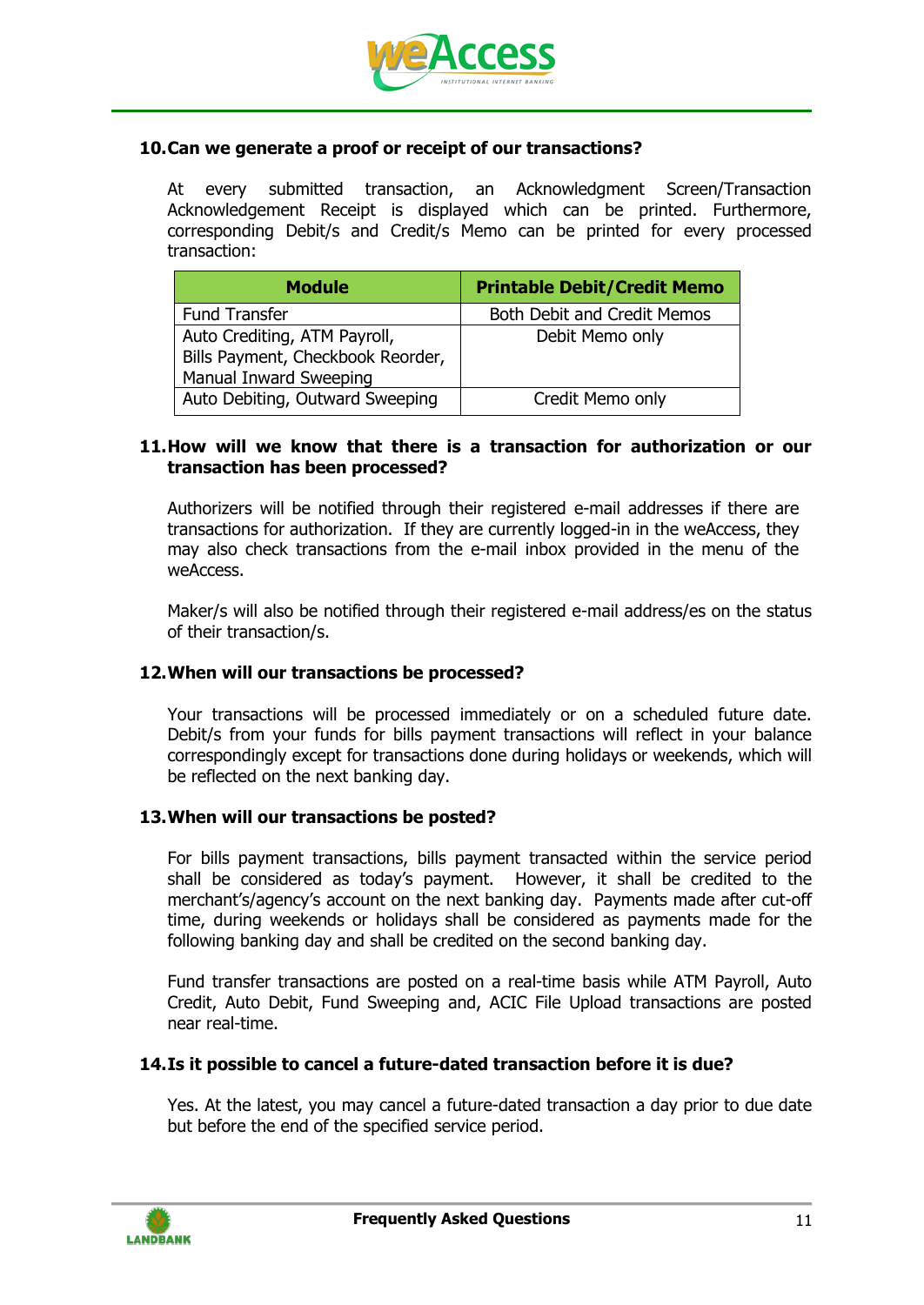

# **D. Security**

## **1. How sure are we that our transactions over the LANDBANK weAccess are safe?**

- a. The weAccess website uses your nominated LANDBANK weAccess User ID and Password.
- b. The LANDBANK weAccess website is protected with 128-bit Secure Socket Layer (SSL) encryption technology to ensure privacy and confidentiality of account information and transactions.
- c. The weAccess website is authenticated and certified by the GlobalSign digital certificate. (Fig.1)
- d. The Uniform Resource Locator (URL) of the weAccess has an additional "s" string, which signifies that the website is secure (https://www.lbpweAccess.com).  $(Fia.1)$
- e. The weAccess login page screen has a "Lock" icon which also indicates that the website is secure. (Fig.1)
- f. The weAccess webpage has a clickable GlobalSign icon, which links you to the GlobalSign digital certificate. (Fig.1)
- g. The weAccess website is provided with an automatic logout feature after 15 minutes of inactivity.



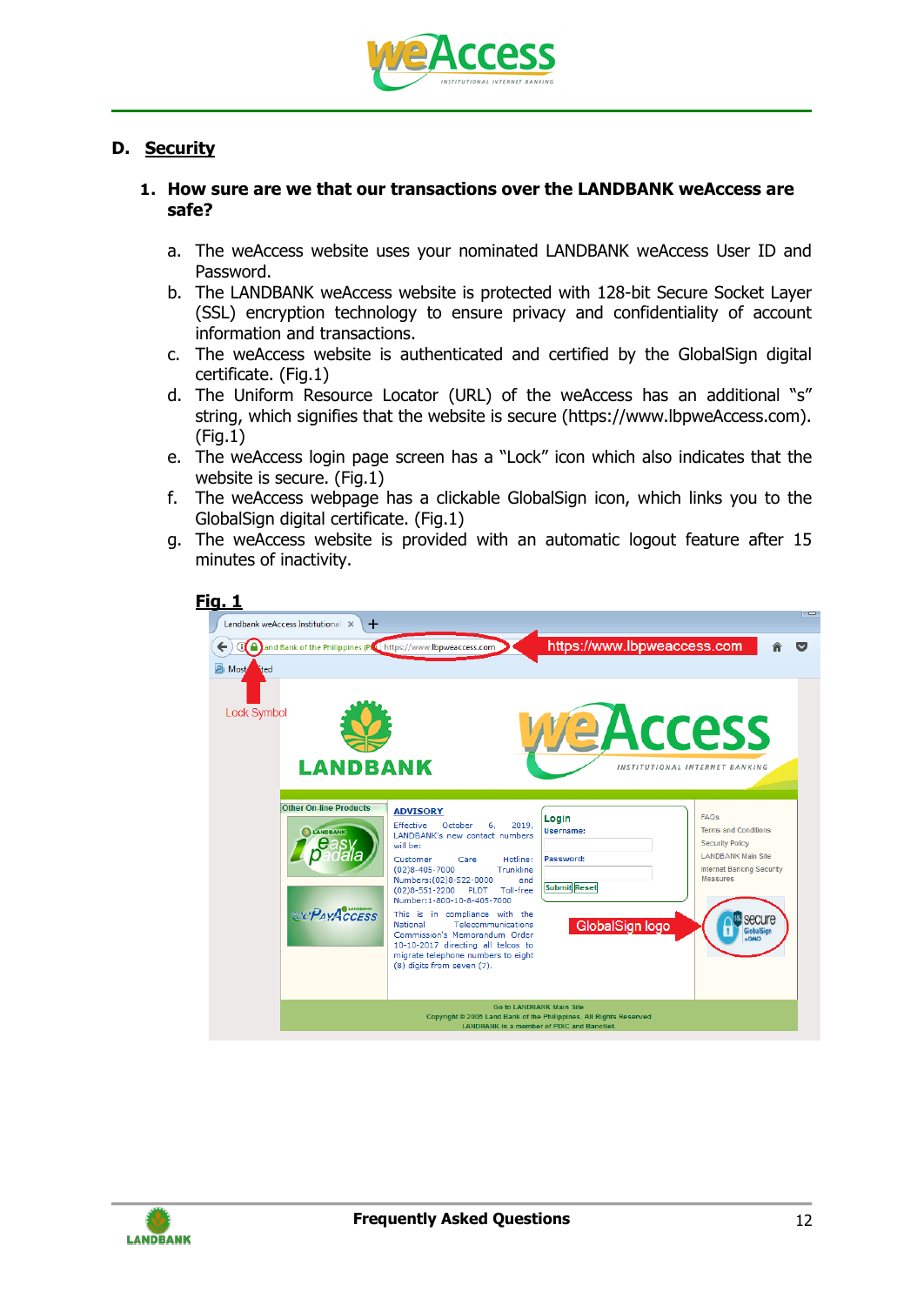

#### **2. How shall we know that we have entered the right LANDBANK weAccess website?**

From the login page, click the lock symbol next to the website URL and click the arrow or "Show connection details" (Fig. 2) to verify the website's authenticity (Fig. 3).



## **3. How shall we check if somebody is trying to use our User ID/s or Password/s?**

After login, from the right panel of the "Welcome Page" screen, click the **Access Log Control** sub**-**module in the Administration module.

Look for the status "Failed – Invalid Password" on the dates that you did not enter your User ID/Password incorrectly. You may also look for the date and time from the "Login Time" column when you did not make any weAccess transaction.

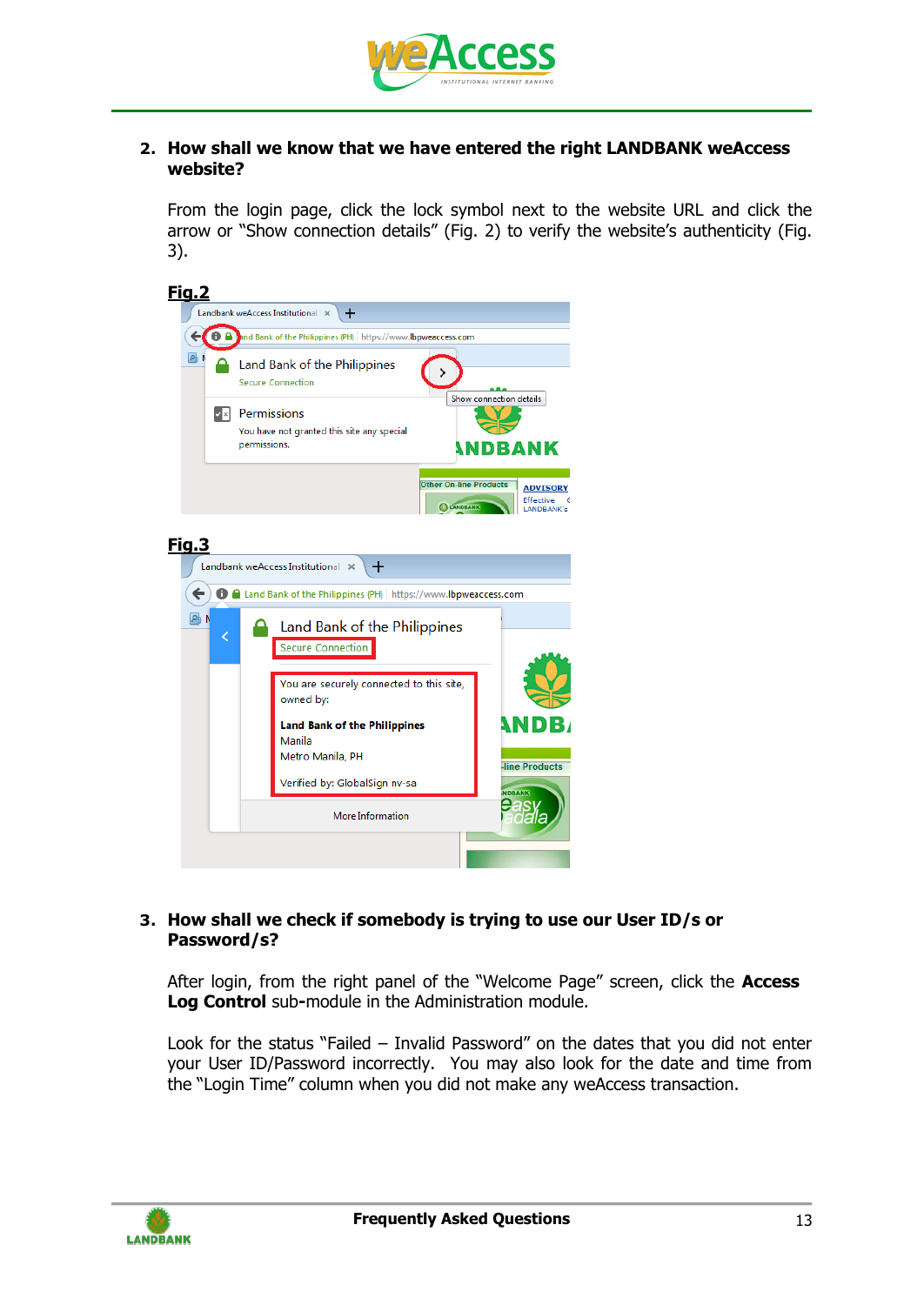

## **a. How frequent shall we change our password?**

You shall be prompted by the system to change your password every 90 days. However, you may change your password from time to time by accessing the **Change Password** sub-module in the Administration module.

You cannot reuse your password successively. Your first used password can only be reused on the eleventh time.

## **b. How shall we know what transactions were made for a particular deposit account?**

Transactions made for a particular deposit account, for a specific date/s can be viewed through the **Transaction History** sub-module in the Administration module.

# **E. Concerns/Problems Encountered**

## **1. What shall we do when we cannot login?**

Make sure that you key in the correct User ID and Password. Please note that the User ID and password are case sensitive. Characters of the **user ID** are all in **upper case (ALL CAPS)**.

If you input the wrong password three (3) consecutive times, you shall no longer be able to login. If you still remember your password, you can request to have your User ID unlocked from the LANDBANK Customer Care Center at telephone number (02) 8405-7000 or thru our PLDT Toll Free line 1-800-10-405-7000.

If you forgot your password, submit a written request (noted by the authorized signatory/ies of your institution/agency) for password resetting to your depository branch.

Wait for the issuance of your new system-generated password though a password mailer. Your new password mailer shall be given to you by an authorized branch personnel.

Upon login, you shall be prompted to change your system-generated password.

## **2. What shall we do when we encounter problems using LANDBANK weAccess?**

If the FAQs do not address your particular problem, you may call your depository branch or the LANDBANK Customer Care Center at (02) 8405-7000 or through our PLDT Toll Free line 1-800-10-405-7000 (available 24 hours from Mondays through Fridays). After hearing the automated voice prompt, press 5 (for "Electronic Banking Services") then press 1 (for "Internet Banking Services"). You may also e-mail us at [customercare@mail.landbank.com.](mailto:lbpweaccess@mail.landbank.com)